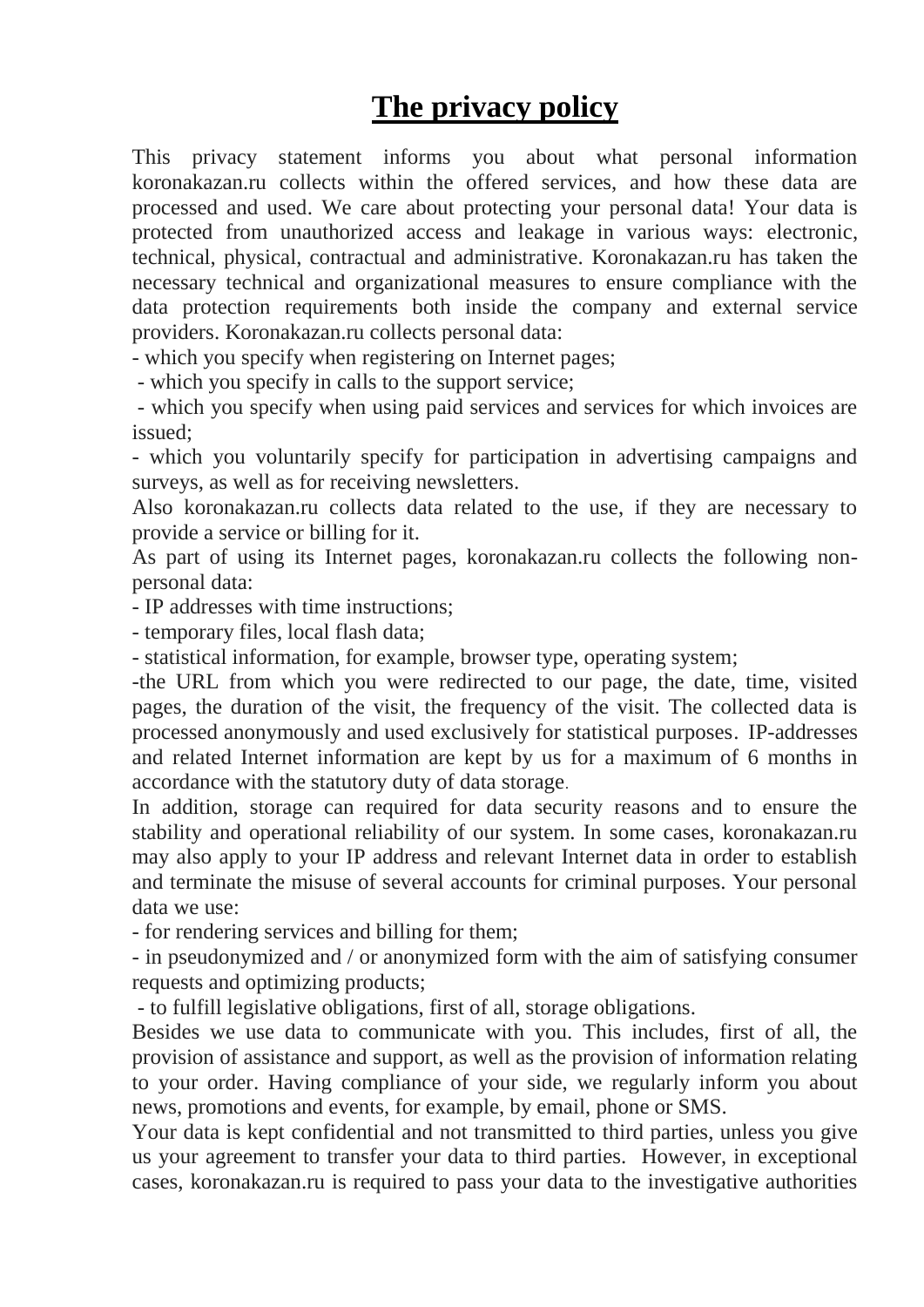in accordance with the requirements of the law.At the same time, data transfer occurs exclusively in the framework defined by law. This site uses the analytics web service Google Analytics, offered by Google Inc. ("Google"). Google Analytics uses the so-called "Cookies", i.e. text files stored on your computer and allowing to analyze your behavior on the site.Information about your behavior on the site, obtained with the help of cookies, is usually transferred to a Google server in the US and stored there. If anonymization of IP addresses is activated on this site, Google previously deletes the end of your IP address in the territory of the countries of the European Union or other state parties of the agreement on the European Economic Area. At the request of the provider of this site, Google will use this information to analyze your behavior on this site, make reports on the activity on the site and to provide the site provider other services related to the use of the site and the Internet. The relationship between the IP address transmitted via Goolge Analytics and other Google data is not tracked. You can prevent the storage of cookies by using the appropriate settings in your browser. Please note, however, that in this case, you may not be able to use all the functions of this site. In addition, you can prevent Google to collect cookies and processing data about your behavior on the site (including your IP address) if you download and install the plug-in for the browser using the following link: [Http://tools.google.com/dlpage/gaoptout?hl=en.](http://tools.google.com/dlpage/gaoptout?hl=en) Advertising on this site is optimized individually for you through anonymous collection and processing of data on your behavior on the site and of interests.

The responsibility for this takes the telemedial provider ProSiebenSat.1 Digital GmbH in cooperation with the online promoter SevenOne Media GmbH,Subsidiary company ProSiebenSat.1-Group, and companies associated with ProSiebenSat.1 Digital GmbH in the sense of § 15 and the following paragraphs of the Law About the joint-stock companies of Germany (AktG). For these purposes, third services according to our instructions set on your computer Cookies that collect user data. It is about the data registrated during your stay on the pages of the site and click on the advertising materials. Thus, we can analyze how you use online advertising and display for you those promotional materials that can be interesting to according to your preferences("Targeting Internet advertising").

In this case, no personal data (for example, name, address, e-mail) are not saved. IP addresses are anonymous, so that any identification of a person is excluded.

If you don't want to receive targeted Internet advertising, you can prevent installation and storage of cookies, making the appropriate settings in its browse. In addition, we allow other third-party companies, for example, media agencies, set cookies for usage analysis online advertising and display on our site of special advertising, which is interesting for you and that meets your preferences.In addition, media agencies should be able to have the possibility as much as possible accurately and purposefully address the target audience of their advertisers. For this purpose, for example, anonymous statistics are created, and Data used for marketing research. In the process of this identification of individuals is excluded. Installing cookies of third-party companies can also be controlled by the appropriate settings in the browser.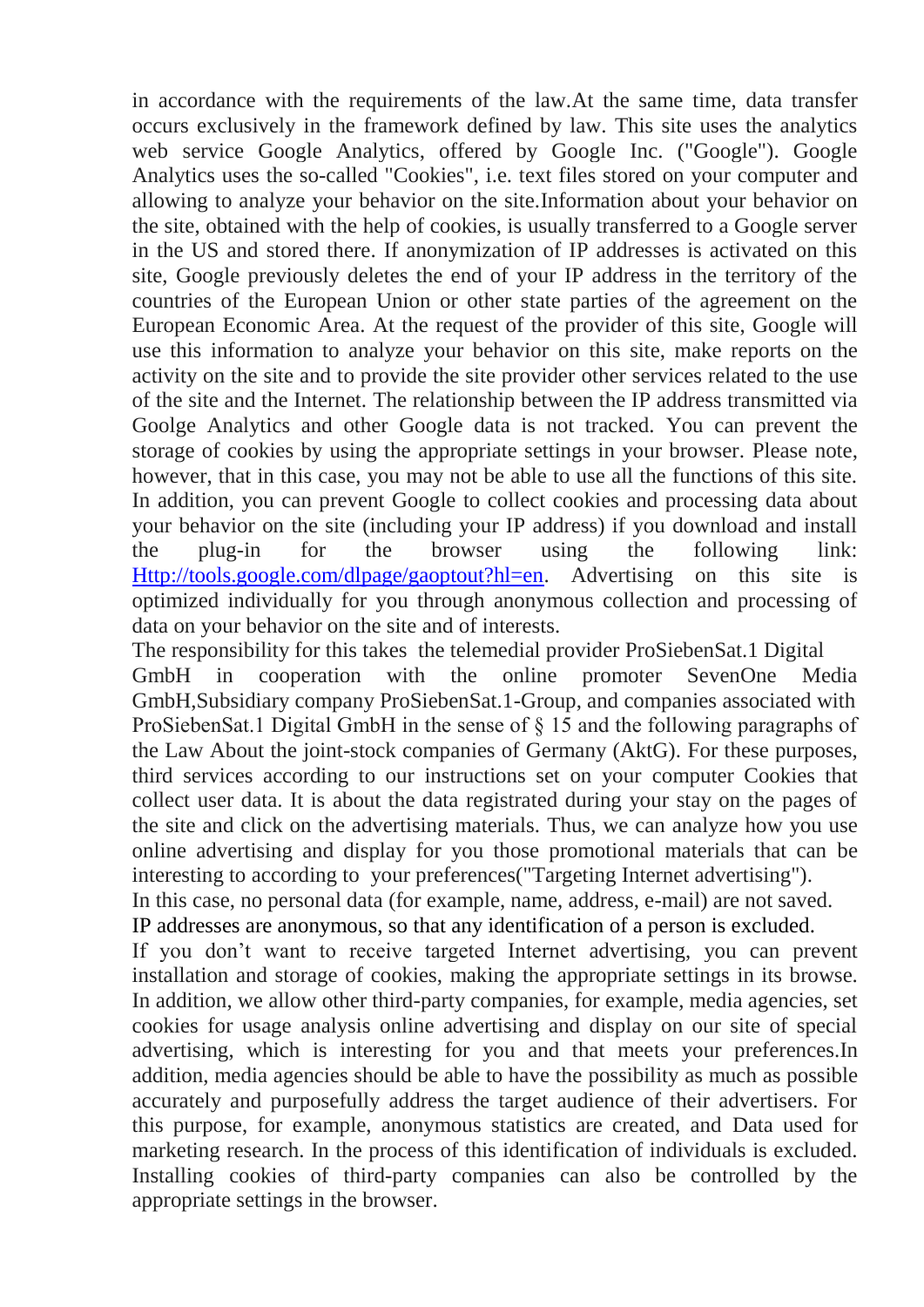## SOCIAL PLUGINS OF FACEBOOK NETWORKS (FORUMS), VKONTAKTE

On some pages of our site there are codes of services (plugins, widgets) Facebook, VKontakte. These plugins can be account sync buttons on the Site, Like, retweet or "I like". When you open a page of the Site equipped with such a plug-in, your Internet browser will directly connect you to the Facebook, VKontakte servers and the registered plug-in via the Browser will be displayed on the screen. The plugin will send to the server data about which particular Web pages you visited.

If you have an account on Facebook and you are logged in through your account, then when you visit our Web page, Facebook will link this information to your account (if you have an account).

To avoid the connection of Facebook networks, VKontakte with our Web page and subsequent correlation of this information with your account, you need to log out of the network account before visiting our Web page.

If you use any plug-in features (for example, by clicking the "Like" button, commenting), this information will also be synchronized with your Facebook account, VKontakte.

More detailed information on the collection and use of data by Facebook, VKontakte, and about the rights and opportunities for protecting personal data in this context can be found in the privacy section on Facebook, VKontakte .

- The social network Facebook (facebook.com), which is managed from the headquarters of Facebook Inc, Facebook Corporate Office, which is located at: Headquarters 1601 S. California Ave. Palo Alto, CA 94304, USA, phone: +1 (650) 543-4800, the privacy policy of the service is available at [https://www.facebook.com/about/privacy.](https://www.facebook.com/about/privacy)

- Social network "VKontakte" (vk.com), which is managed from the office of "VKontakte" LLC, which is located at: ul. Tverskaya, 8, lit. B, St. Petersburg, 191015, Russia. the Privacy Policy is available at http://vk.com/privacy